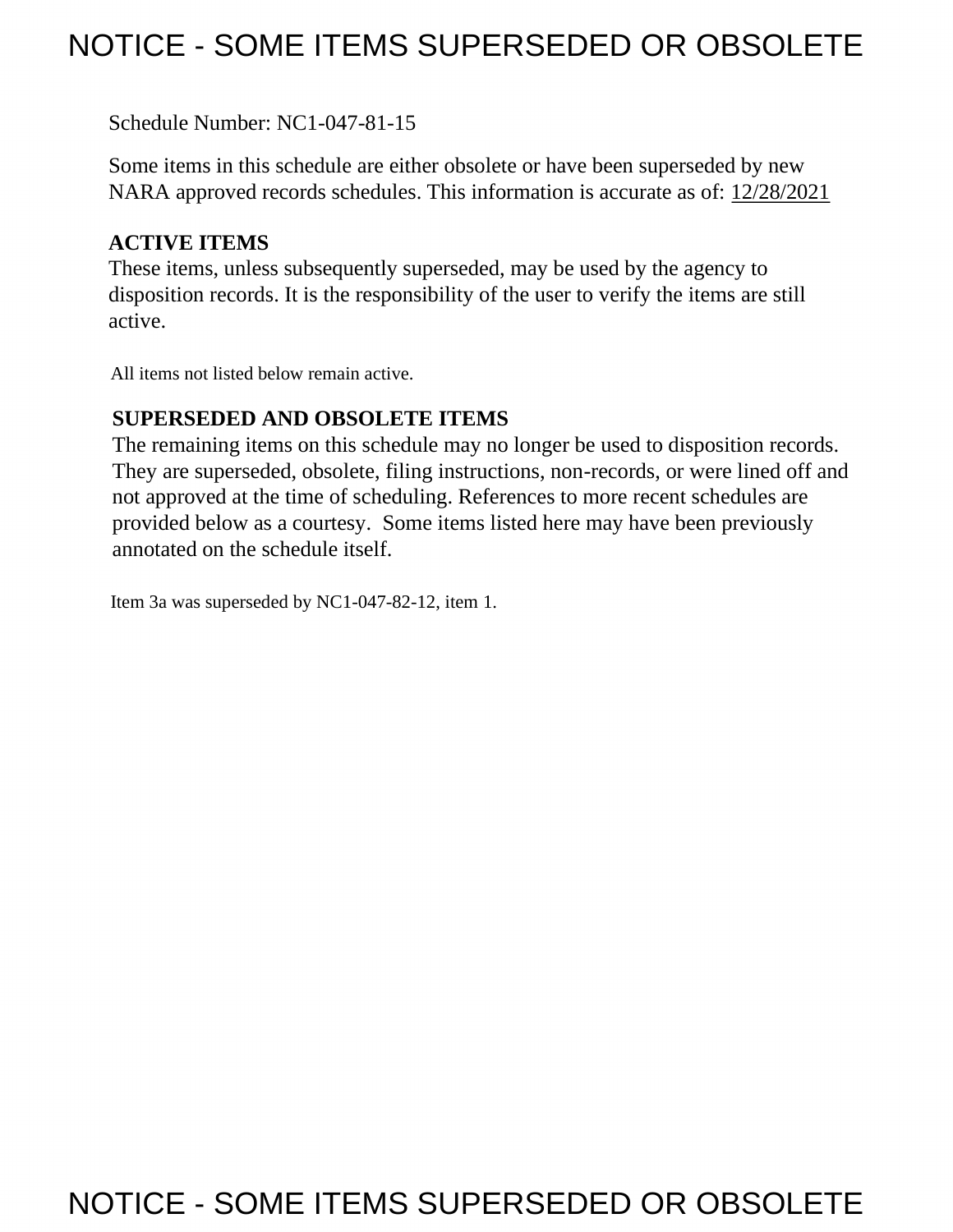|                            | REQUEST FOR RECORDS SPOSITION AUTHORITY<br>(See Instructions on reverse)<br>JOB NO                                                                                                                                                                                                                                                                                                                                                                                                                                           |                | <b>LEAVE BLANK</b>                                                                                                                   |                                                                                            |                                |
|----------------------------|------------------------------------------------------------------------------------------------------------------------------------------------------------------------------------------------------------------------------------------------------------------------------------------------------------------------------------------------------------------------------------------------------------------------------------------------------------------------------------------------------------------------------|----------------|--------------------------------------------------------------------------------------------------------------------------------------|--------------------------------------------------------------------------------------------|--------------------------------|
|                            | TO GENERAL SERVICES ADMINISTRATION,                                                                                                                                                                                                                                                                                                                                                                                                                                                                                          |                | $NC1-47-81-15$                                                                                                                       |                                                                                            |                                |
|                            | NATIONAL ARCHIVES AND RECORDS SERVICE, WASHINGTON, DC 20408<br>DATE RECEIVED                                                                                                                                                                                                                                                                                                                                                                                                                                                 |                |                                                                                                                                      |                                                                                            |                                |
| HHS                        | 1 FROM (AGENCY OR ESTABLISHMENT)                                                                                                                                                                                                                                                                                                                                                                                                                                                                                             |                | June 26, 1981                                                                                                                        |                                                                                            |                                |
| 2 MAJOR SUBDIVISION<br>SSA |                                                                                                                                                                                                                                                                                                                                                                                                                                                                                                                              |                | In accordance with the provisions of 44 U.S.C. 3303a the disposal re-                                                                | NOTIFICATION TO AGENCY                                                                     |                                |
| 3 MINOR SUBDIVISION        |                                                                                                                                                                                                                                                                                                                                                                                                                                                                                                                              |                | quest, including amendments, is approved except for items that may<br>be stamped "disposal not approved" or "withdrawn" in column 10 |                                                                                            |                                |
|                            | Office of Central Operations<br>4 NAME OF PERSON WITH WHOM TO CONFER                                                                                                                                                                                                                                                                                                                                                                                                                                                         | 5 TEL EXT      |                                                                                                                                      |                                                                                            |                                |
|                            | Ernest P. Lardieri                                                                                                                                                                                                                                                                                                                                                                                                                                                                                                           | 594-5770       | 2-25-83                                                                                                                              |                                                                                            |                                |
|                            | 6 CERTIFICATE OF AGENCY REPRESENTATIVE                                                                                                                                                                                                                                                                                                                                                                                                                                                                                       |                |                                                                                                                                      |                                                                                            |                                |
|                            | that the records proposed for disposal in this Request of $5$ page(s) are not now needed for the business of<br>this agency or will not be needed after the retention periods specified<br>A Request for immediate disposal.<br><b>B</b> Request for disposal after a specified period of time or request for permanent<br>retention.                                                                                                                                                                                        |                |                                                                                                                                      |                                                                                            |                                |
| C DATE                     | D SIGNATUPE OF AGENCY REPRESENTATIVE                                                                                                                                                                                                                                                                                                                                                                                                                                                                                         | <b>E</b> TITLE |                                                                                                                                      |                                                                                            |                                |
| 6/18/81                    | Dr. George<br>Deal                                                                                                                                                                                                                                                                                                                                                                                                                                                                                                           |                | Department Records Management Officer                                                                                                |                                                                                            |                                |
| 7<br><b>ITEM NO</b>        | 8 DESCRIPTION OF ITEM<br>(With Inclusive Dates or Retention Periods)                                                                                                                                                                                                                                                                                                                                                                                                                                                         |                |                                                                                                                                      | SAMPLE OR<br><b>ON 8OL</b>                                                                 | 10<br><b>ACTION TAKEN</b>      |
|                            | Miscellaneous Machine Readable Records                                                                                                                                                                                                                                                                                                                                                                                                                                                                                       |                |                                                                                                                                      |                                                                                            |                                |
|                            | Disability Annua <u>l Statistics - Continuous Disability</u><br>History Sample                                                                                                                                                                                                                                                                                                                                                                                                                                               |                |                                                                                                                                      |                                                                                            |                                |
|                            | A stratified 25 percent sample of persons who filed for sochal<br>security disabled workers benefits after 1966. The file is<br>$\,$ maintained on magnetic tape and is augmented by year of<br>sample selections, one reel per year. The annual sample is<br>about 130,000 persons. The basic data are personal<br>characteristics, allowance/denial, legal bases, medical<br>diagnosis, Conset date; payment history--worker and family<br>payments after 1967, reason for termination; and annual<br>earnings after 1956. |                |                                                                                                                                      |                                                                                            |                                |
|                            | Input information is obtained from Form 831, Disability<br>Decermination and Transmittal.                                                                                                                                                                                                                                                                                                                                                                                                                                    |                |                                                                                                                                      |                                                                                            |                                |
|                            | Qutput information is used for research and statistical<br>studies. Example of these studies is characteristics of<br>Social Security Disability Beneficiary 1975.                                                                                                                                                                                                                                                                                                                                                           |                |                                                                                                                                      |                                                                                            |                                |
|                            | Dısposition<br>Q. Form 831 or its equivalent. Transfer to SSA Records<br>Holding area after input actions are completed. Retain                                                                                                                                                                                                                                                                                                                                                                                              |                |                                                                                                                                      |                                                                                            |                                |
| 115-107                    | MASS DATA CHANGE SHEET NOT REQUIRED<br>$C/s$ sed $0$ ut: 3-1-82: KED<br>M TO Agency NNB NNR. NNH ENNF                                                                                                                                                                                                                                                                                                                                                                                                                        |                |                                                                                                                                      | <b>STANDARD FORM 115</b><br>Revised April, 1975<br>Administration<br>FPMR (41 CFR) 101-114 | Prescribed by General Services |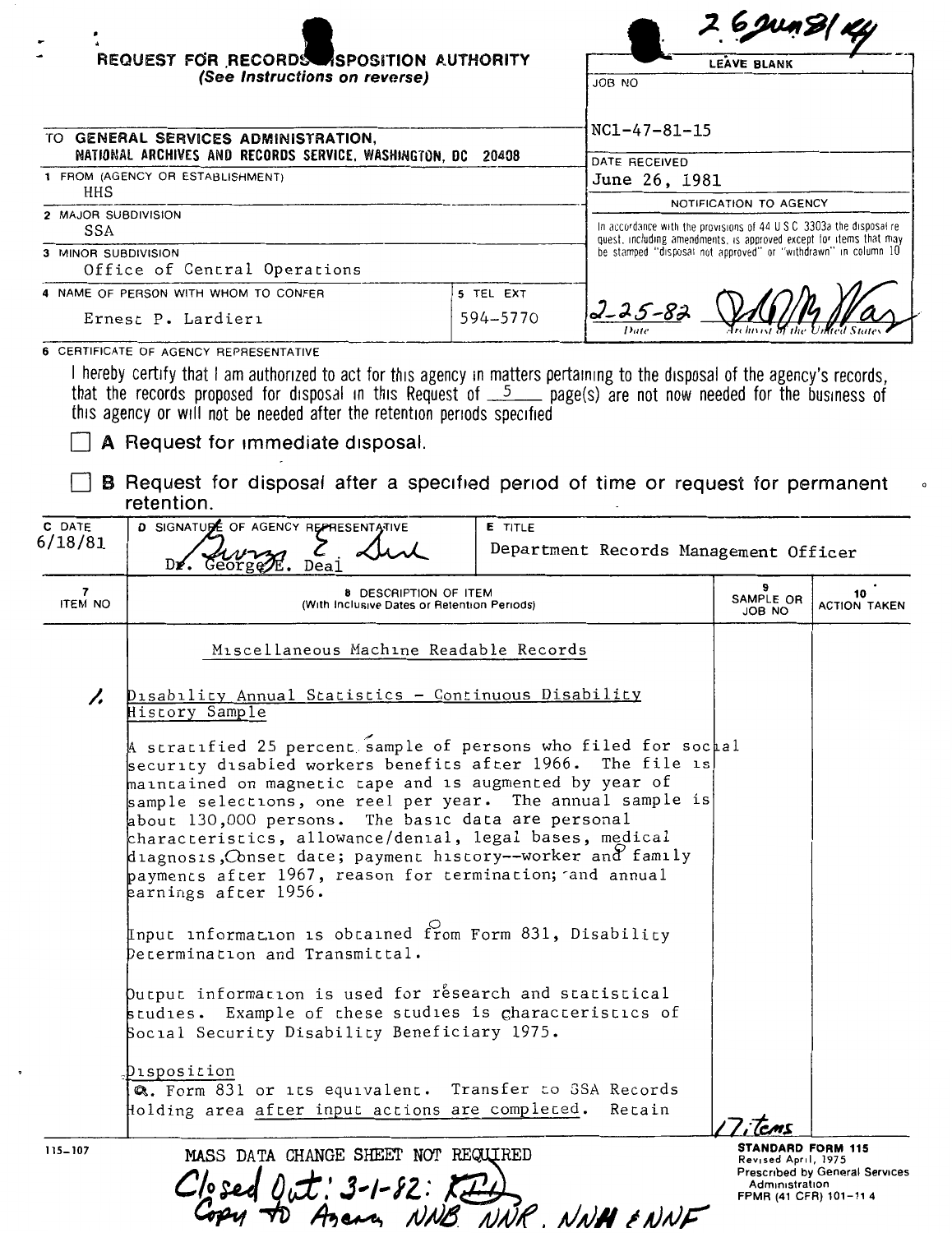| $\overline{7}$<br><b>ITEM NO</b><br>۵ | 8 DESCRIPTION OF ITEM<br>(With Inclusive Dates or Retention Periods)<br>in holding area for 1 year and transfer to the FRC for 3<br>years' retention. Destroy after a total 4 years retention<br>after all input actions. Must be retained until there is<br>no question of being needed to supplement the sample.<br>Magnetic Tape - Permanent. Offer duplicate tape to the                                                                                          | 9<br>SAMPLE OR<br><b>JOB NO</b> | 10<br><b>ACTION TAKEN</b> |
|---------------------------------------|-----------------------------------------------------------------------------------------------------------------------------------------------------------------------------------------------------------------------------------------------------------------------------------------------------------------------------------------------------------------------------------------------------------------------------------------------------------------------|---------------------------------|---------------------------|
|                                       |                                                                                                                                                                                                                                                                                                                                                                                                                                                                       |                                 |                           |
|                                       |                                                                                                                                                                                                                                                                                                                                                                                                                                                                       |                                 |                           |
|                                       | National Archives when tape is created. Erase original tape<br>and return to blank stock when administrative value ceases                                                                                                                                                                                                                                                                                                                                             |                                 |                           |
| C, Studies and publications           |                                                                                                                                                                                                                                                                                                                                                                                                                                                                       |                                 |                           |
| $()$ Record Copy                      |                                                                                                                                                                                                                                                                                                                                                                                                                                                                       |                                 |                           |
| See Kem ?                             | paviro                                                                                                                                                                                                                                                                                                                                                                                                                                                                |                                 |                           |
| (a) Other copies                      |                                                                                                                                                                                                                                                                                                                                                                                                                                                                       |                                 |                           |
|                                       | Destroy when administrative value ceases.                                                                                                                                                                                                                                                                                                                                                                                                                             |                                 |                           |
| ą,                                    | Social Security Beneficiaries Residing Abroad (BRAMN)                                                                                                                                                                                                                                                                                                                                                                                                                 |                                 |                           |
|                                       | Selected benefit and demographic data on all social<br>security beneficiaries residing abroad who are in current<br>pay or suspense status. Includes benefit status amounts;<br>entitlement data; citizenship information. Information<br>is extracted from the master beneficiary record (MBR) and<br>coded on Form SSA-403, Data Coding Sheet--Beneficiaries<br>Residing Abroad Records, or its equivalent and created<br>annually and maintained on magnetic tape. |                                 |                           |
| when they left.                       | Output consists of statistical tables used for research<br>and statistical studies. Example of tables include<br>number of beneficiaries residing abroad, country of birth,<br>country of citizenship, how long in the United States, and                                                                                                                                                                                                                             |                                 |                           |
| Disposition                           |                                                                                                                                                                                                                                                                                                                                                                                                                                                                       |                                 |                           |
| actions are completed and verified.   | <b>a.</b> Form SSA-403-Data Coding Sheet - Destroy after coding                                                                                                                                                                                                                                                                                                                                                                                                       |                                 |                           |
| b. Magnetic Tape                      |                                                                                                                                                                                                                                                                                                                                                                                                                                                                       |                                 |                           |
| ceases, whichever is later.           | Permanent. Offer duplicate tape to the National Archives<br>when tape is created. Erase original tape and return to<br>blank stock when 2 years old or when administrative value                                                                                                                                                                                                                                                                                      |                                 |                           |

Four copies, including original, to be submitted to the National Archives

 $\ddot{\phantom{a}}$ 

 $\overline{\phantom{0}}$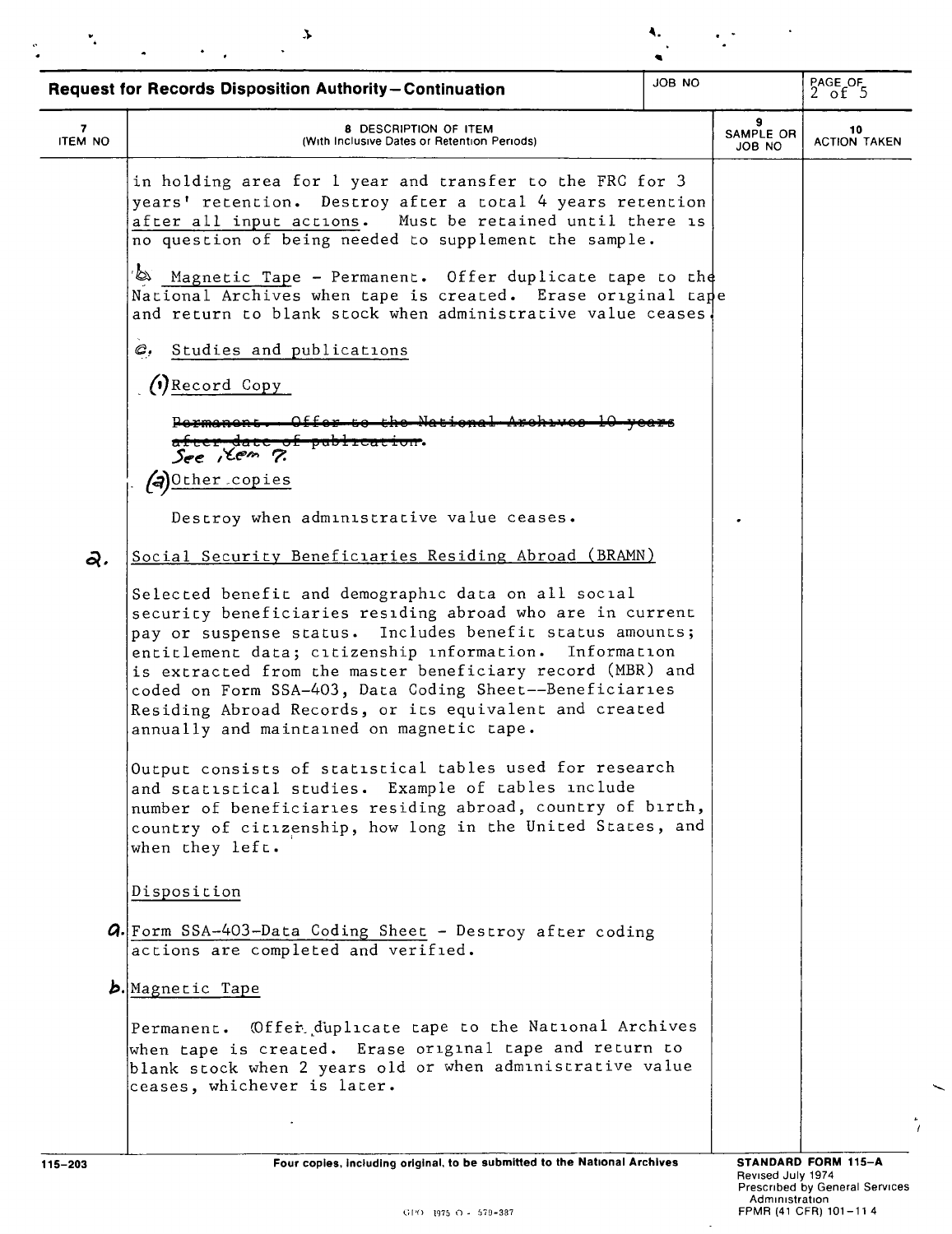| JOB NO<br><b>Request for Records Disposition Authority-Continuation</b> |                                                                                                                                                                                                                                                                                                                                   |  | PAGE OF<br>3 of 5   |                           |
|-------------------------------------------------------------------------|-----------------------------------------------------------------------------------------------------------------------------------------------------------------------------------------------------------------------------------------------------------------------------------------------------------------------------------|--|---------------------|---------------------------|
| 7<br><b>ITEM NO</b>                                                     | 8 DESCRIPTION OF ITEM<br>(With Inclusive Dates or Retention Periods)                                                                                                                                                                                                                                                              |  | SAMPLE OR<br>JOB NO | 10<br><b>ACTION TAKEN</b> |
|                                                                         | C. Studies and Publications                                                                                                                                                                                                                                                                                                       |  |                     |                           |
|                                                                         |                                                                                                                                                                                                                                                                                                                                   |  |                     |                           |
|                                                                         | Juviicacion.<br>seeiten 7.                                                                                                                                                                                                                                                                                                        |  |                     |                           |
| 3.                                                                      | Program Integrity Management Information and Control System<br>(Fraud Cases)                                                                                                                                                                                                                                                      |  |                     |                           |
|                                                                         | A system containing information about the Supplemental<br>$\,$ Security Income (SSI) recipient suspected of criminal viola $\,$ $\,$<br>tions involving the SSI program. Information is generated<br>on Form SSA-8550, Integrity System Input, which is trans-                                                                    |  |                     |                           |
|                                                                         | mitted to central office. The system is maintained by name<br>of the recipient and/or suspect and records the development<br>of all fraud actions against SSA. The system provides                                                                                                                                                |  |                     |                           |
|                                                                         | management with a means of assuring timely processing of<br>cases. Output records consist of statistical analysis<br>reports which are used to evaluate the effort for deterring,<br>detecting and dealing with fraud. The record also shows<br>bverpayments and money recovered. The record is closed by<br>disposition of case. |  |                     |                           |
|                                                                         | Disposition                                                                                                                                                                                                                                                                                                                       |  |                     |                           |
|                                                                         | A. Form SSA-8550 or its Equivalent                                                                                                                                                                                                                                                                                                |  |                     |                           |
|                                                                         | File in case control folder. Retain in accordance with<br>program integrity folder disposition (NARS<br>Job NC 47-76-11, item IIIa.)                                                                                                                                                                                              |  |                     |                           |
|                                                                         | D. Machine Readable File                                                                                                                                                                                                                                                                                                          |  |                     |                           |
|                                                                         | Permanent. Offer to NARS 180 days after updated.                                                                                                                                                                                                                                                                                  |  |                     |                           |
|                                                                         | C. Printouts                                                                                                                                                                                                                                                                                                                      |  |                     |                           |
|                                                                         | Destroy printout upon receipt of subsequent comparable<br>printout or when no longer needed for reference, which-<br>ever is longer.                                                                                                                                                                                              |  |                     |                           |
| 4.                                                                      | Quality Evaluation Data Records                                                                                                                                                                                                                                                                                                   |  |                     |                           |
|                                                                         | <b>\$ssentially two systems of records relating to Title XVI</b><br>(SSI) and Title II (RSI and DI) used for a sampling report                                                                                                                                                                                                    |  |                     |                           |
|                                                                         | \$howing monthly results of the State disability determina-<br>The records are maintained in ascending SSN<br>tion review.<br>\$equence, showing demographic, diagnostic and other types of                                                                                                                                       |  |                     |                           |

 $\mathcal{O}(\mathbf{w})$  and  $\mathbf{w}$ 

Four coples, including original, to be submitted to the National Archives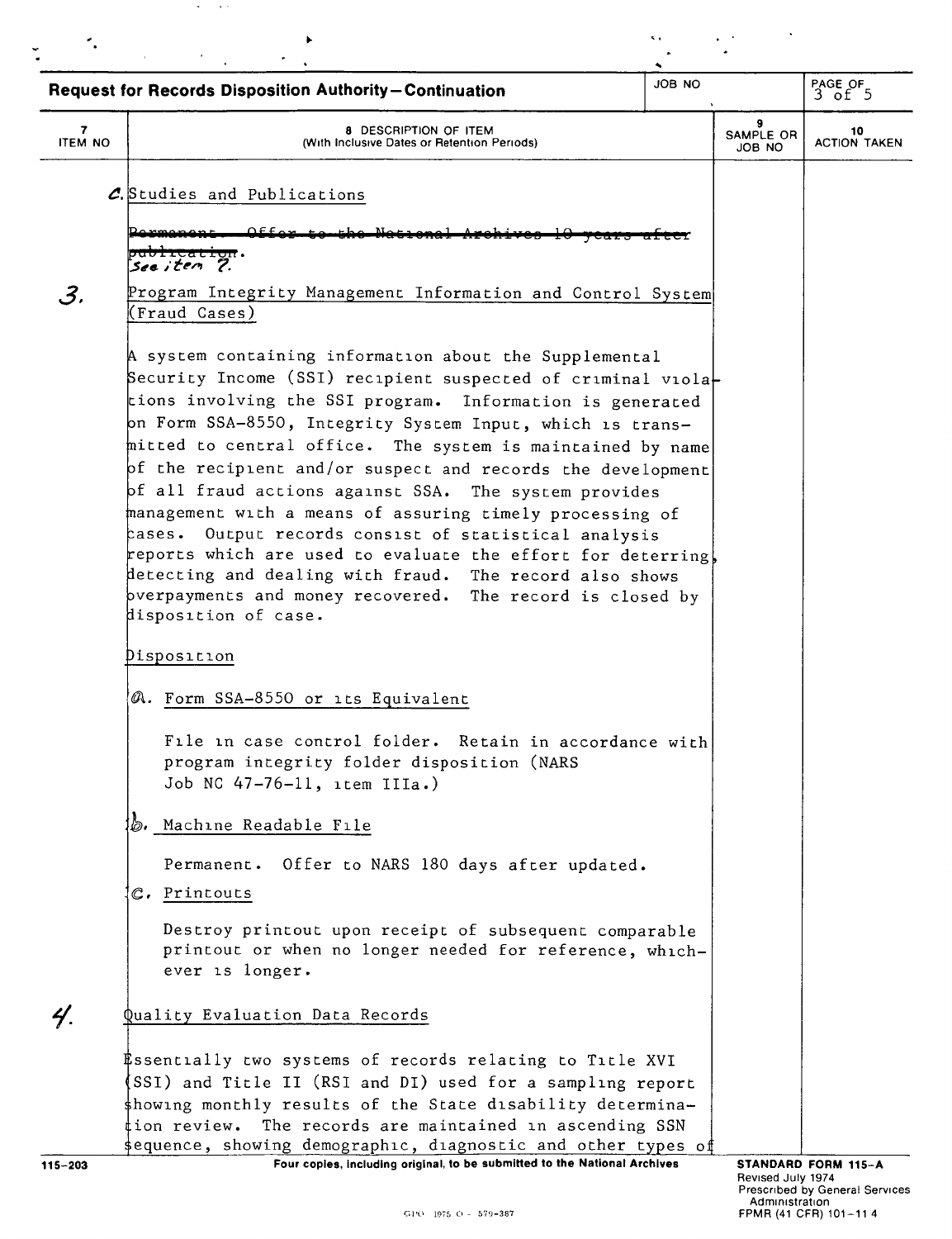|                     | JOB NO<br><b>Request for Records Disposition Authority-Continuation</b>                                                                                                                                                                                                                                                                                                                                                                                                                                                                             |       |                          | PAGE OF<br>$4$ of 5       |
|---------------------|-----------------------------------------------------------------------------------------------------------------------------------------------------------------------------------------------------------------------------------------------------------------------------------------------------------------------------------------------------------------------------------------------------------------------------------------------------------------------------------------------------------------------------------------------------|-------|--------------------------|---------------------------|
| 7<br><b>ITEM NO</b> | <b>8 DESCRIPTION OF ITEM</b><br>(With Inclusive Dates or Retention Periods)                                                                                                                                                                                                                                                                                                                                                                                                                                                                         |       | 9<br>SAMPLE OR<br>JOB NO | 10<br><b>ACTION TAKEN</b> |
|                     | data generated as a result of State actions on a disability<br>$\overline{\rm{or}}$ SSI claim. A new sample period is compiled every $6$<br>Input documents, consisting of Forms 2934, RSI/DI<br>$\operatorname{\mathsf{months}}$ .<br>Quality Review Data Input and SSA-8500, SSI Quality Review<br>Data Input, are generated in the field and put in the<br>quality assurance case folder and retained in accordance<br>with case folders disposition instructions.                                                                               |       |                          |                           |
|                     | Disposition                                                                                                                                                                                                                                                                                                                                                                                                                                                                                                                                         |       |                          |                           |
|                     | AlInput Forms - File in the quality assurance case files and<br>retain in accordance with disposition instructions (Form<br>8500, SSI Quality Review Data Input, NCI-47-79 and Form<br>2934, RSI/DI Quality Review Data Input, NC-47-80-2.)                                                                                                                                                                                                                                                                                                         |       |                          |                           |
|                     | b.Machine Readable Records                                                                                                                                                                                                                                                                                                                                                                                                                                                                                                                          |       |                          |                           |
|                     | $Pe$ <sub>r</sub> manent.<br>When all data is input into the file and the sample record<br>1s closed, produce new tape and offer to National Archives<br>and Records Service. Erase agency's copies when administra-<br>tive value ceases.                                                                                                                                                                                                                                                                                                          |       |                          |                           |
|                     | C.Computer Output Reports                                                                                                                                                                                                                                                                                                                                                                                                                                                                                                                           |       |                          |                           |
|                     | Previously scheduled, NCI-47-76-25, item IIc.                                                                                                                                                                                                                                                                                                                                                                                                                                                                                                       |       |                          |                           |
|                     | Family Benefit File                                                                                                                                                                                                                                                                                                                                                                                                                                                                                                                                 |       |                          |                           |
|                     | A sample (2½% Retirement; 4% Survivor; 5% Dısability) of<br>all beneficiaries who appear on the master beneficiary<br>record (MBR) during the current year. New file is created<br>each year. These files are used to produce tables, some<br>pf which are published in the Annual Statistical Supplement<br>$\,$ Unpublished tables are kept on site for future reference<br>purposes.) Records are maintained on magnetic tape.<br>formation for each individual record consists of demographic<br>characteristics such as age, sex, race, State. | $In-$ |                          |                           |
|                     | <b>Pisposition</b>                                                                                                                                                                                                                                                                                                                                                                                                                                                                                                                                  |       |                          |                           |
|                     | <i><b>Q.Magnetic Tapes.</b></i>                                                                                                                                                                                                                                                                                                                                                                                                                                                                                                                     |       |                          |                           |
|                     | Permanent. Offer to the National Archives when 2 years old,                                                                                                                                                                                                                                                                                                                                                                                                                                                                                         |       |                          |                           |
|                     |                                                                                                                                                                                                                                                                                                                                                                                                                                                                                                                                                     |       |                          |                           |
|                     |                                                                                                                                                                                                                                                                                                                                                                                                                                                                                                                                                     |       |                          |                           |